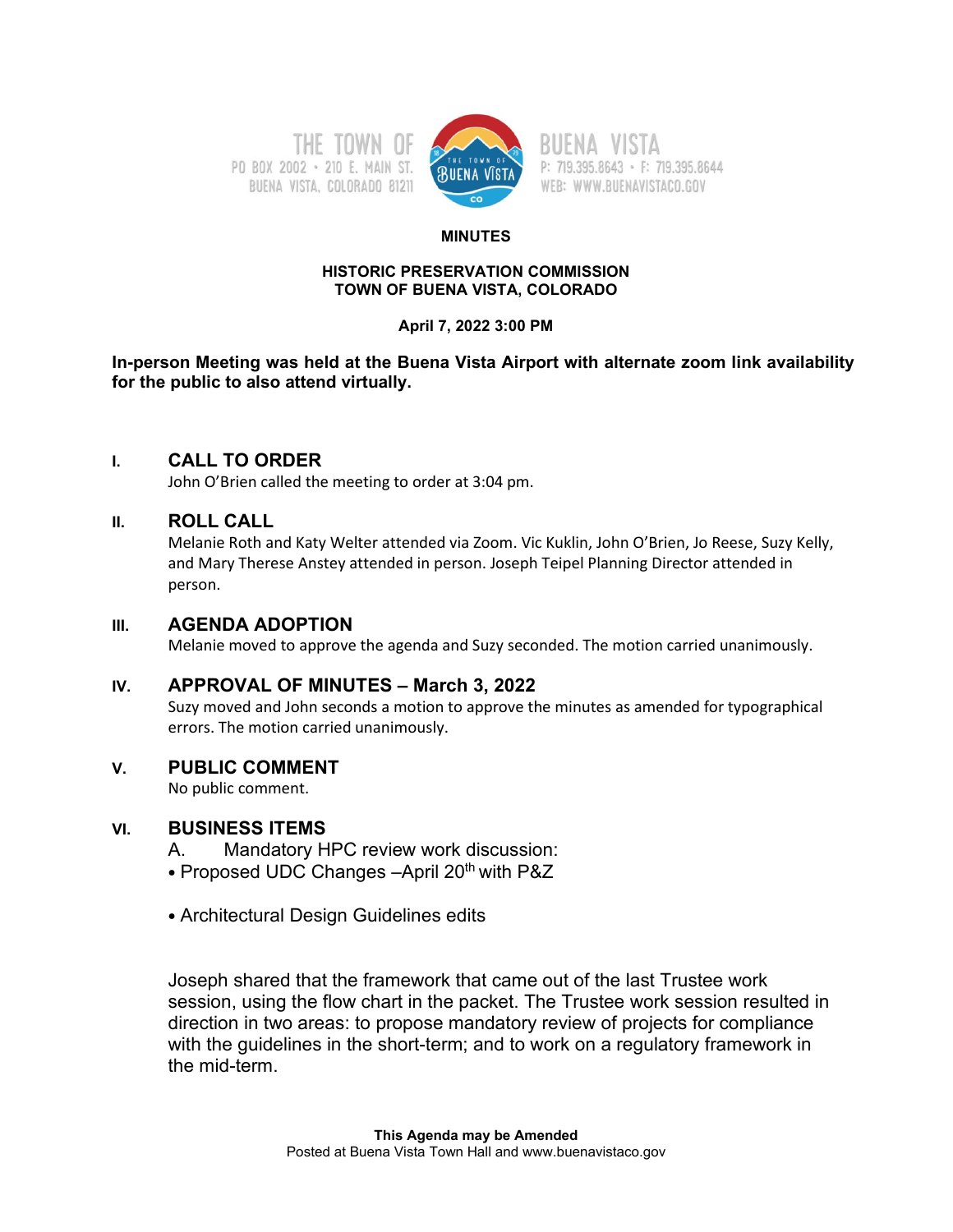A public hearing has been set for April 20<sup>th</sup> before P&Z Commission to propose a change to the UDC incorporating the ADG's into any site plan review process. Joseph walked through the proposed changes to the UDC.

Nancy made a motion and Jo seconded to approve the UDC changes as proposed. The motion carried unanimously.

Next, Joseph reviewed the proposed changes to the ADG's. The group discussed some possible changes prior to May  $5<sup>th</sup>$ , and any additional changes will be shared with Joseph by the end of next week.

B. Dr. Lindsey Flewelling visit in August

John noted that Lindsey will be attending our August meeting and the commissioners discussed the possible subjects that Lindsey could teach a class on. The commissioners agreed on a discussion on how to implement ADG design reviews by a HPC.

C. Local landmark plaque ceremony

John advised the commissioners the invination to Governor Jarret Polis for the BV Courthouse plaque ceremony was declined by the Governor's office. It was agreed to have the Courthouse ceremony on May  $20<sup>th</sup>$  with the time to be determined. The date for the Book Nook will be discussed at our next meeting.

D. my-BV.com website

Joseph reviewed the progress on the HPC section of the website. It was agreed to post some sample articles of Suzy Kelley's along with photos to the story section of the website and leave the map section for landmarked property and property's with historical surveys.

E. Historic preservation month discussion

Mary Therese presented the proposed awesome coloring contest image of the Courthouse and the rules for the contest. There will be 4 age categories, voting for winners and prizes. The drawings will be displayed at the library. Everyone thought it was great and Mary Therese will distribute the document for comments and a signup sheet for volunteers for both the contest and for soliciting business donations for prizes.

F. Updates from related organizations and general discussion